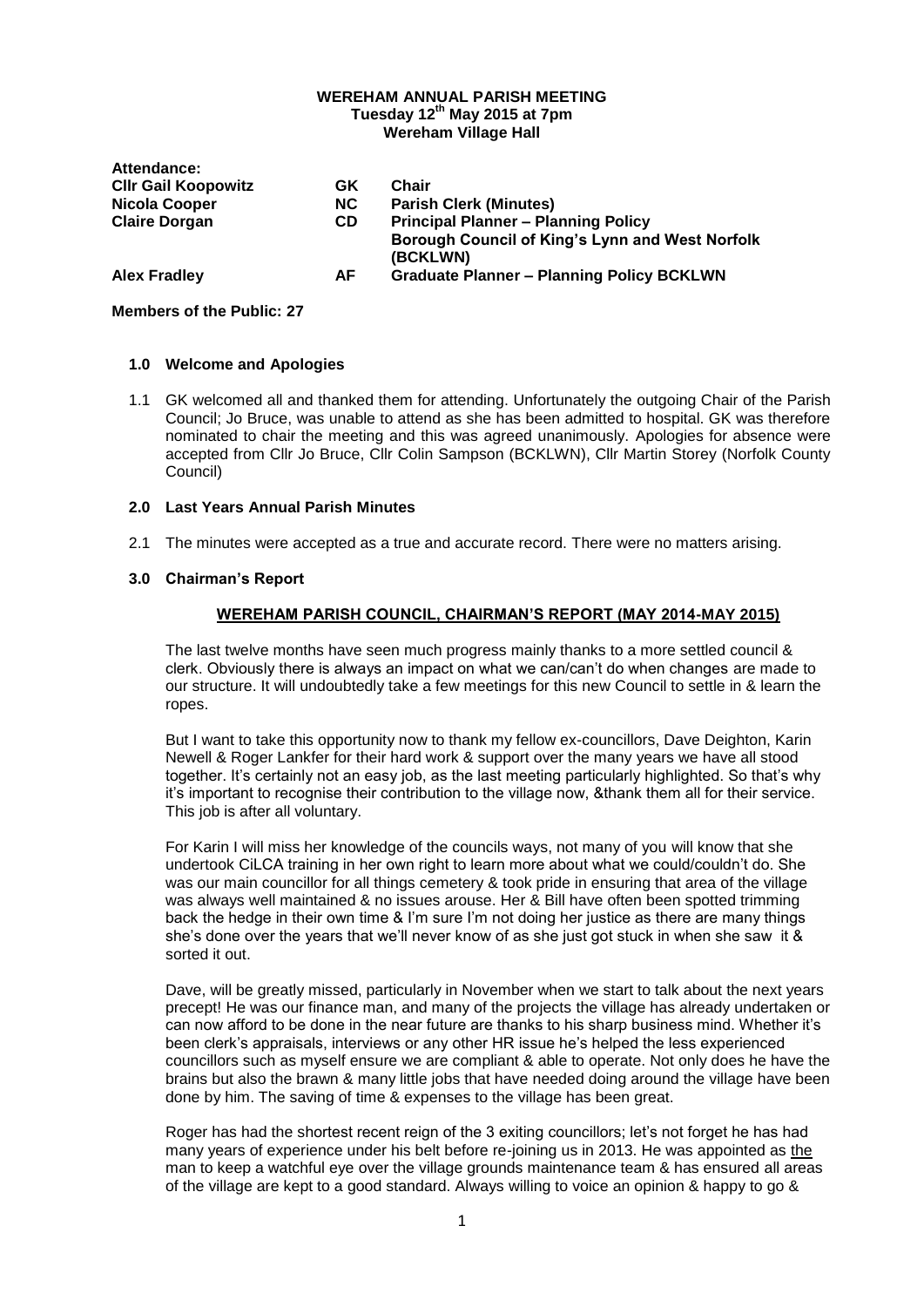speak to parishioners if he felt the personal touch would get things resolved quicker.

I'm very pleased that we still have some experience left on the council; it will certainly help things moving forward. So I'm not going to leave Gail, Brian or Nicky out of my list to thank. Their support has been greatly appreciated. It can be a lonely place sitting up here so thanks to them for sticking with it. And well done to Jacki for putting herself forward this time.

I can honestly say that not one of the councillors I've mentioned tonight has ever done anything other than think about what's best for the village. You cannot do the job if you don't leave all personal thoughts & relationships at the door. We're not here to make friends.

So with 2 places to fill within our small team of 7 I challenge you all to think about what contribution you could make to the village by standing as a councillor! It's not too late. Anyway moving on to what we have managed to achieve over the last 12 months.

In May we adopted new standing orders to ensure we were operating within the new guidance issued to councils. Agreed the ordering & positioning of 2 new dog poo bins for the village. Replaced the paths edging boards in the cemetery. And agreed to carry out monthly play area inspections to ensure safety and other issues were picked up & dealt with swiftly. We set up a PC Facebook page to ensure we were more accessible to all.

In July we lost our previous Chairman & fellow councillor Phil Norris as he was moving outside of the village & so we had a vacancy to fill at the next meeting. Our first annual tree inspection took place by CGM & items requiring attention went out to tender for discussion in September.

September saw us co-opt Nicky Loake on to the council to replace Phil. We also donated £300 towards the village halls new gas heaters. And discussed the tree maintenance quotes & engaged CP Tree Services to carry out the necessary work later in the year.

There's not much to report from the November meeting. It shows how seriously we take the precept that it remained our main focus 2 months before it had to be submitted.

So that said, January was dominated by our annual precept setting exercise which saw no increase on the previous year even though the borough councils tax support grant was reduced. As a council we remain vigilant & committed to reducing costs to all our suppliers but we would not wish to compromise on the service we receive.

As usual the list of things to do is nearly as long as what we have achieved but rest assured we continue to progress things at a steady pace.

In response to worries regarding speeding vehicles on the A134 & access to the newly appointed post box near the pond. After a frustrating 12 months corresponding with the post office we decided we had to tackle the issue ourselves. Luckily we've successfully won a funding grant to cover 50% of the costs for both projects. The final stage is to formally agree the instalment of a dropped kerb near the postbox at the pond & the installation of a SAM2 speeding unit on the A134. Hopefully these will go a small way to making life a bit simpler & safer for residents.

Other big issues to tackle this year include maintaining the play area to bring it back to a respectable standard. Painting the railing near the pond & hopefully if the Borough agree to fund it we should see improvements to the crossing opposite The Row on the A134.

A special mention should go to our clerk Nicola who started her CiLCA training in September. I'm very hopeful that this time next year the chairman's speech will be reporting that she has passed with flying colours. We have every confidence in her, well done for a great 12 months. Without her this job would be twice as difficult!

So if you want us looking at things that concern you & your neighbours you need to let us know what they are. We are here to serve you & what you want. On that note if you attend our meetings then I would like to thank you for your support & in some cases patience! And to all those who don't normally attend I would encourage you to do so, your views are really important to us.

Finally I just wanted to congratulate the Village Hall Committee for their continued hard work & success, very well done to Victoria & all the team for getting through phase one of the lottery funding. I'm sure we all wish you the very best of luck, and none of us underestimate the work